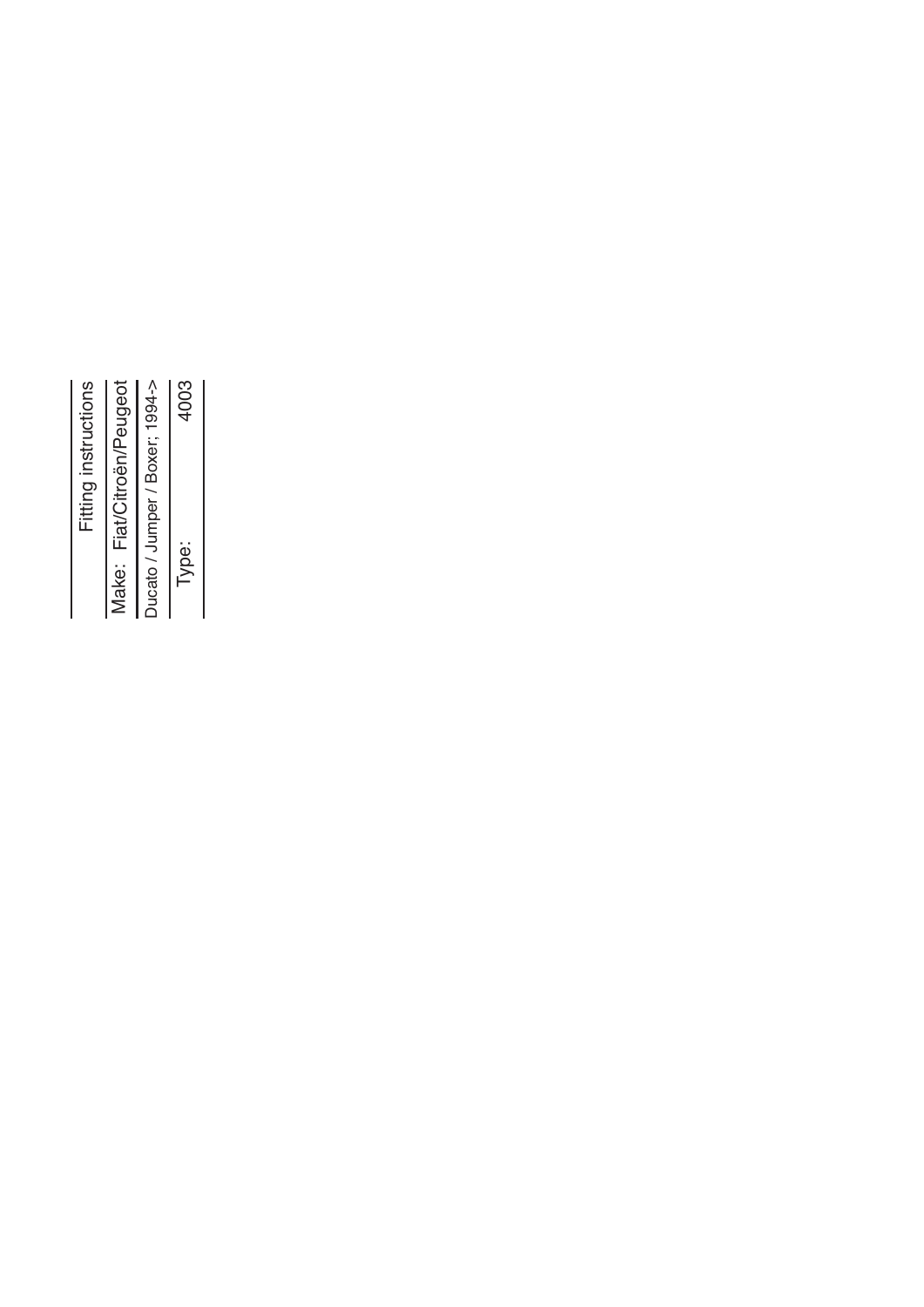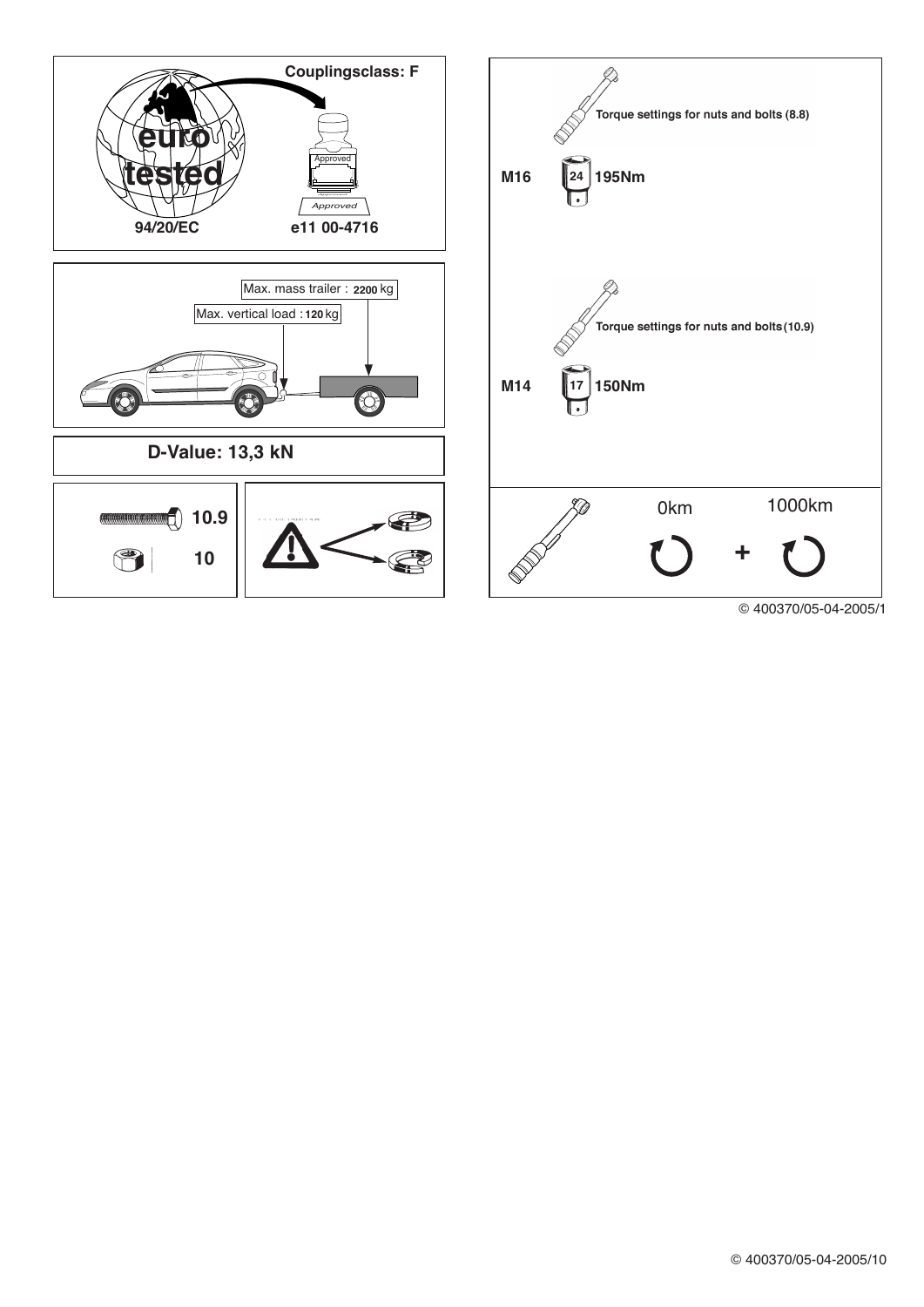|                                       | ⊺ipo funzionale:             |
|---------------------------------------|------------------------------|
| Citroën Jumper / Peugeot Boxer; 2004. | Per autoveicoli:             |
| E004                                  | :oqit onis ti ib ovitisoqaiO |

Per verificare l'idoneità del dispositivo di traino omologato a norma

|                           | Larghesam im 07 + (epirtom) OJOOIEV ENOISALOORIO ib ATRAO erebev m3P.S.: 2.T.A.T e navsnsO req elidsidoromin sszedgnsJ |
|---------------------------|------------------------------------------------------------------------------------------------------------------------|
| Carico Verticale max. S:  | 150 Kg                                                                                                                 |
| Valore D:                 | <b>13,3 KN</b>                                                                                                         |
| omologazione:             | $91Zb-00Ib$                                                                                                            |
| Classe e tipo di attacco: |                                                                                                                        |
|                           |                                                                                                                        |
|                           |                                                                                                                        |
|                           |                                                                                                                        |

|                                                                                                                       | vedi carta di circolazione dell' autoveicolo | Massa rimorchiabile: |
|-----------------------------------------------------------------------------------------------------------------------|----------------------------------------------|----------------------|
|                                                                                                                       | superiore (vedi D.M.28/05/85)                |                      |
| Latghesian in 07 + (epition) OLOOI EV PLOSCION ib ATRAO enebby maps. S.T.A.T e navared venicon a  arrotondare ai 5 cm |                                              |                      |

 $\epsilon$ 

DICHIARAZIONE DI CORRETTO MONTAGGIO: la sottoscritta Ditta dichiara di aver montato in maniera corretta ed in conformit/alle prescri-DY COMBITVEE BEB IF COFFVNDO C= Massa Rimorchiabile Max. della motrice (in kg) declassare la massa rimorchiabile): dove: T= Massa Complessiva Max. della motrice (in kg) re al montaggio, compilare la seguente formula (se necessario  $D = \frac{1 + C}{1 \times C} \times 0.00981 = \dots \times 10^{10}$ CEE 94/20, all'installazione sulla vettura su cui si intende procede-

## Data:...................... targa:.............. olooievotus uz otalistari otsta é otsoibni snqoz ooostta ib ovitizoqaib II  $\begin{array}{c}\n\hline\n\vdots \\
\hline\n\vdots \\
\hline\n\vdots \\
\hline\n\vdots \\
\hline\n\vdots \\
\hline\n\vdots \\
\hline\n\vdots \\
\hline\n\vdots \\
\hline\n\vdots \\
\hline\n\vdots \\
\hline\n\vdots \\
\hline\n\vdots \\
\hline\n\vdots \\
\hline\n\vdots \\
\hline\n\vdots \\
\hline\n\vdots \\
\hline\n\vdots \\
\hline\n\vdots \\
\hline\n\vdots \\
\hline\n\vdots \\
\hline\n\vdots \\
\hline\n\vdots \\
\hline\n\vdots \\
\hline\n\vdots \\
\hline\n\vdots \\
\hline\n\vdots \\
\hline\n$ AMRIR e ORBMIT conniscome da de vestudo e costruítore del costruítore del dispositio a seguente dispositivo di attacco meccanico:

© 400370/05-04-2005/9 Si dichiara inoltre di aver informato l'utente del veicolo sull'USO e MANUTENZIONE del dispositio stesso.

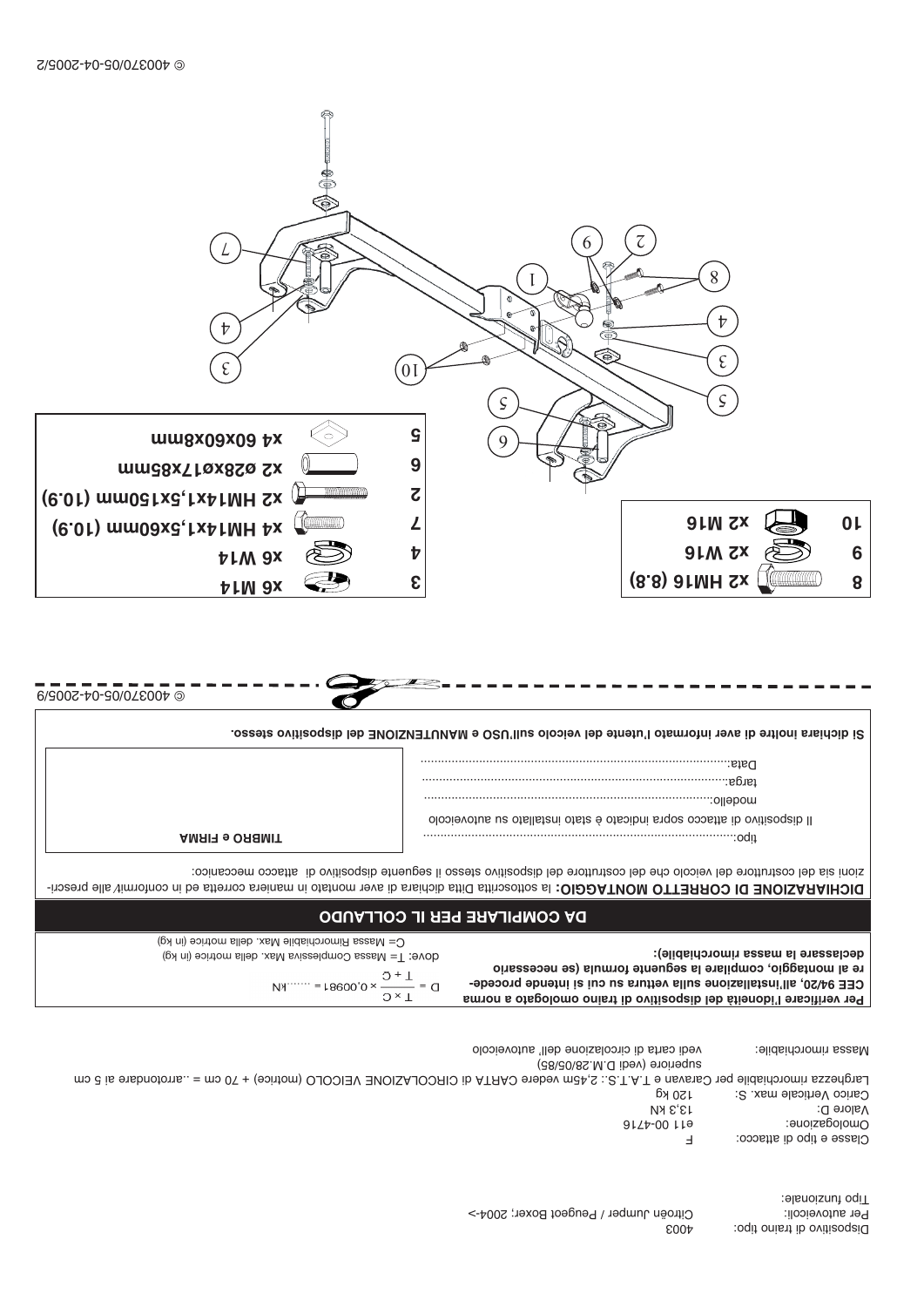### **MONTAGEHANDLEIDING: NL**

**N.B. : voor de bevestiging van de trekhaak hoeven geen gaten in de bodemplaat van de wagen te worden geboord .**

- 1. Zet de wagen op een hefbrug .
- 2. Verwijder de 2 bouten van de punten (A) van de bevestigingsbeugel aan de ophanging. Zie fig.1.
- 3. Breng de trekhaak aan en bevestig de bouten (7) inklusief veer-en sluitringen (3)-(4) zonder deze aan te draaien. Zie fig.2.
- 4. Verwijder de bevestigingsbout van de ophangingsbeugel bij (B). Zie fig.3.
- 5. Breng de vulbussen (6) aan via de opening die daarvoor in de trekhaak is aangebracht en breng de 2 aftandsplatten (5) aan . Bevestig de trekhaak met de onderdelen (3),(4) en (2). Zie fig.4.
- 6. Zet de bevestigingsbouten (2)-(7) vast met een aantrekkopel van 150 Nm.

7. Monteer de twee gats flenskogel. (Zie schets ). **BELANGRIJK:**

- \* Voor eventueel noodzakelijke aanpassing(en) "van het voertuig" dient men de dealer te raadplegen.
- \* Indien op de bevestigingspunten een bitumen of anti-dreunlaag aanwezig is, dient deze verwijderd te worden.
- \* Voor de max. toegestane massa, welke uw auto mag trekken, dient <sup>u</sup> uw dealer te raadplegen.
- \* Bij het boren dient men er zorg voor te dragen, dat electriciteits-, rem- en brandstofleidingen niet worden geraakt.
- \* Verwijder "indien aanwezig" de plastik dopjes uit de puntlasmoeren.
- \* Deze handleiding dient na montage bij de voertuigpapieren gevoegd te worden.



## **FITTINGINSTRUCTIONS**:

**NOTE : fitting the towbar attachment does not require drilling the vehicle underbody**

- 1. Raise the vehicle on a lift .
- 2. Remove the two mounting bolts at points (A) on each spring shackle journal plate. See fig. 1.
- 3. Position the tow bar , without overtightening , using the fasteners (3)- (4)-(7). See fig. 2.
- 4. Remove the mounting bolts from each suspension spring base plate (B) . See fig. 3.
- 5. Insert the spacer (6) into the hole provided in the tow bar and fit the 2 backing plate (5) . Secure the tow bar with the fastenings (3)-(4)-(2) . See fig. 4.
- 6. Tighten the fastenings (2) and (7) to 150 Nm.

7. Fit the two-hole flange ball. (See diagram). **NOTE:**

- **\* Should this installation process entail the cutting of the bumper – conformation MUST be obtained by the installation engineer of the customer's acceptance prior to completion. Brink International do not accept responsibility for any matters arising as <sup>a</sup> result of this miscommunication.**
- \* The dealer should be consulted for possible necessary adjustment(s) "of the vehicle".
- \* Remove the insulating material from the contact area of the fitting points.

© 400370/05-04-2005/3







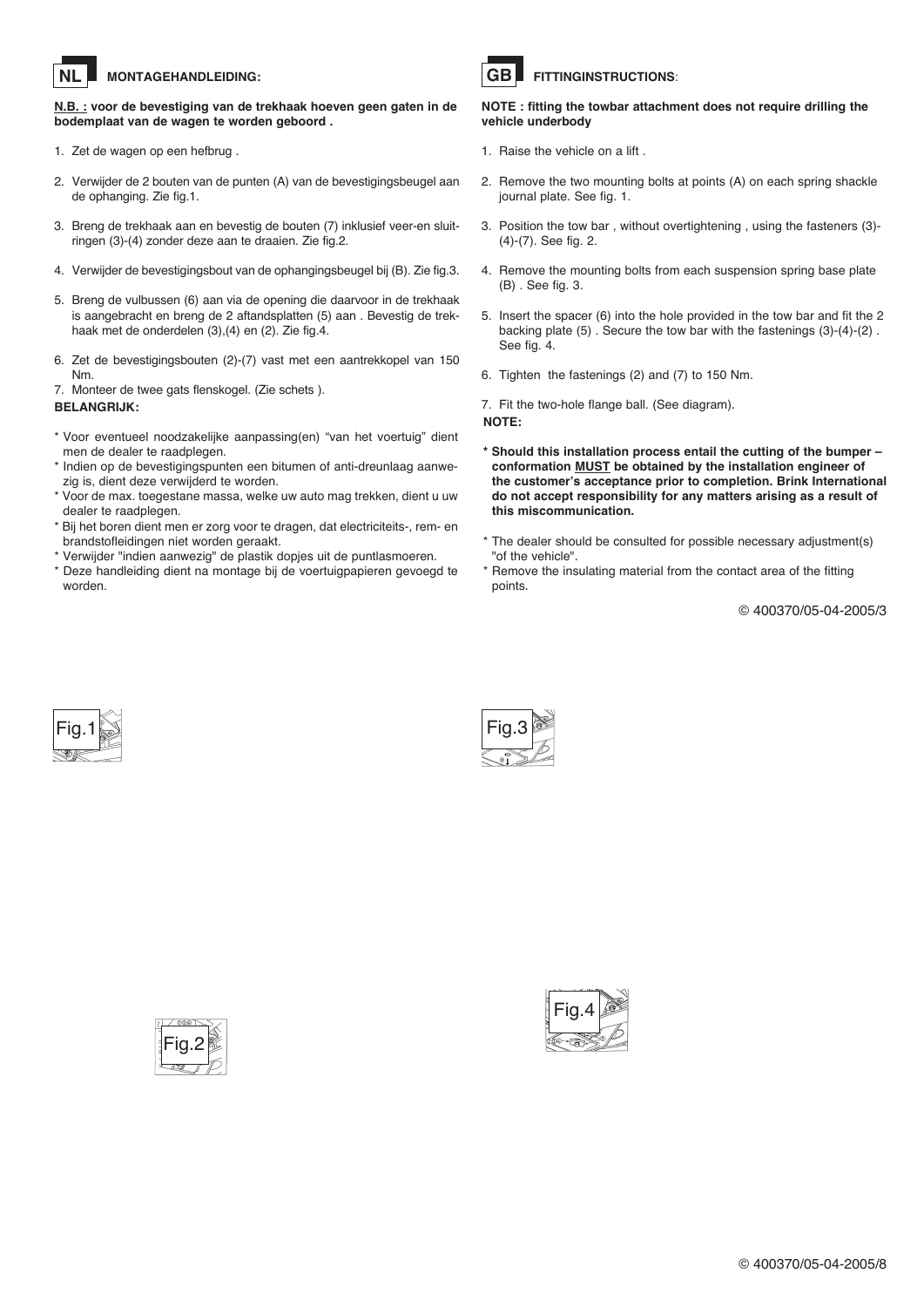## ∵a N

- tare il fornitore. - Per eventuali necessari adattamenti "del veicolo" si consiglia di consul-
- \* Rimuovere lo strato di materiale isolante dai punti d'attacco.
- vostro rivenditore autorizzato. \* Per il peso complessivo trainabile della Vostra vettura, consultate il
- cavi del freno e i condotti del carburante. \* Praticando i fori, prestare attenzione a non danneggiare i cavi elettrici, i
- \* Rimuovere, se presenti, i coperchietti in plastica dai dadi di saldatura per
- veicolo dopo l'installazione del gancio. \* Questa istruzione di montaggio deve essere allegata ai documenti del ouund
- 

# **br**

## **INSTRUKCJA MONTAZJ.**

### otworów w płycie podł ogowej pojazdu. Uwaga: w celu umocowania haka holowniczego nie potrzeba wywiercać

- 1 Wprowadzić pojazb na pomost.
- zeniu. Patrz rysunek 1. - Psuwas an myosiuoom uineims an (A) nast Anuq w ydu a eiwb osnued.
- mi sprevystymi i uszczelniającymi (3)-(4), nie dokręcać. Patrz rysunek 2. 3. Wprowadzić hak holowniczy i umocować śruby (7) wraz z pierścienia-
- Patrz rysunek 3. 4. Usunąć śrubę mocującą z ramienia montażowego zawieszenia (B).
- (2). Patrz rysunek 4. Umocować hak holowniczy wraz z stanementami idodkowymi (3), (4) i wykonany w haku holowniczym i nał ożyć 2 pł yty odległ ościowe (5). 5. Wprowadzić tuleje wypeł niające (6) poprzez otwór, który został

C 400370/05-04-2006/7

- " Consult your dealer for the maximum tolerated pull weight and ball
- hitch pressure of your vehicle.
- \* Remove (if present) the plastic caps from the spot welding nuts. \* Do not drill through electrical-, brake- or fuellines.
- \* This fitting instruction has to be enclosed in the vehicle documents after
- льдмог эпл рпллг



# **ANBAUANLEITUNG:**

### ger Bodengruppe des Fanrzeugs. Hinweis: Die Befestigung der Kupplung erfordert keine Bohrung in

- 1. Das Fahrzeug auf eine Wagenhebebühne fahren.
- Trägerplatte der Aufhängnng entfernen. Siehe Abbildung 1. 2. Die 2 Befestigungsschrauben an den Punkten (A) einer jeden
- (4), Federring (3) befestigen. Siehe Abbildung 2. 3. Die Kupplung in Stellung bringen mit Schauben (7), Unterlegscheibe
- . £ pnubliddA enei 2. nemettne (B) 4. Die Betestigungsschraube einer jeden Trägerplatte der Aufhängung in
- 4b Betestigungen (2)-(4)-(2) anbringen. Siehe Abbildung 4. sinführen und die Lagerplätichen (5) nenzehieben Die Kupplung mit 5. Das Abstandsstück (6) in das in der Kupplung vorgesehene Loch
- 6. Die Befestigungen (7)-(7) mit dem Anzugsmoment 150 Mm anziehen.
- 7. Die 2-Loch-Flanschkugel montieren. (Siehe Skizze).

### **HINMEISE:**

- \* Für (eine) eventuell erforderliche Anpassung(en) "des Fahrzeugs" ist
- \* Im Bereich der Anlageflächen muß Unterbodenschutz, Hohlraumkonserder Händler zu Rate zu ziehen.
- 7. Monter la rotule à bride à deux trous. (Voir le croquis).

\* Entfernen Sie "falls vorhanden", die Plastikkappen von den Punkt**u**əz \* Alle Bohrspäne entfernen und gebohrte Löcher gegen Korrosion schüt-

vierung (Wachs) und Antidröhnmaterial entfernt werden.

schweißmuttern.

\* Vor dem Bohren prüfen, daß keine, dort eventuell vorhandene Leitungen

zeństwo, niezawodnoś i sprawnoś ć naszego wyrobu przez cał y okres Zastosowanie się do powyższych wskazań gwarantuje Pańsńad bezpiec-

- Oftzymywać kulęw czystos ci, oraz pamiętać o regularnym jej smarowa-- Stosować nakrętki oraz s ruby gatunkowe dostarczone w komplecie.

- Należy wyjąć ewentualne plastikowe zaślepki w punktach przyspawa-- Wszystkie ubytki powł oki lakierniczej zabezpieczyć przed korozją.

sięprzewody instalacji elektrycznej, przewody hydrauliczne lub przewo-

- Podczas ewentualnych odwierłów upewnić sięczy w poblizu nie znajdują

6. Dokręcić śruby mocujące (2)-(5) przy pomocy klucza dynamometrycz-

- Po przejechaniu 1000 km dokręti wszystkie elementy skrętane.

7. Zamontować dwu - otworową kulęz kryzą. (Patrz schemat).

mego do momentu obrotowego 150 Nm.

- Hak holowniczy zarejestrować w stacji diagnostycznej.

- Fahrzeugs ist IhrHandler zu betragen. \* Für das höchstzulässige Zuggewicht und der erlaubte Kugeldruck Ihres
- dedeu uene snadersnatur werden, da ansonsten die Sicherungswirkung \* Die Quetschmuttern müssen nach einem späteren lösen der Muttern
- nicht mehr garantiert ist!

# **:BATNOM BG SNOITOURTENI**

### ment du véhicule. Le montage de l'attelage ne nécessite aucun perçage du soubasse-

beschädigt werden können.

jego użytkowania.

иусһ пакгеек.

dy paliwowe.

MSKSZOWKI:

'nii

 $\mathbf{H}$ 

- 1. Wettre le venicule sur pont elevateur.
- . I enugit al nioV .(A) ne 2. Déposer les 2 vis de fixation de chaque platine support de suspension
- .S  $\mathsf{supp}(\mathsf{C})$ -( $\mathsf{A}$ )-( $\mathsf{D}$ ) Voir la figure 2. 3. Mettre en place le corps d'attelage et le fixer sans le bloquer avec les
- . £ enugit al rioV . (B) 4. Deposer la vis de fixation de chaque platine support de suspension en
- fixations (3)-(4)-(2). Voir la figure 4. puis insérer les plaques d'appui (5). Fixer le cadre de l'attelage avec les 5. Engager l'entretoise (6) dans le trou prévu dans le cadre de l'attelage
- 6. Serrer les vis de fixation (2) et (7) au couple de serrage de 150 Nm.
-